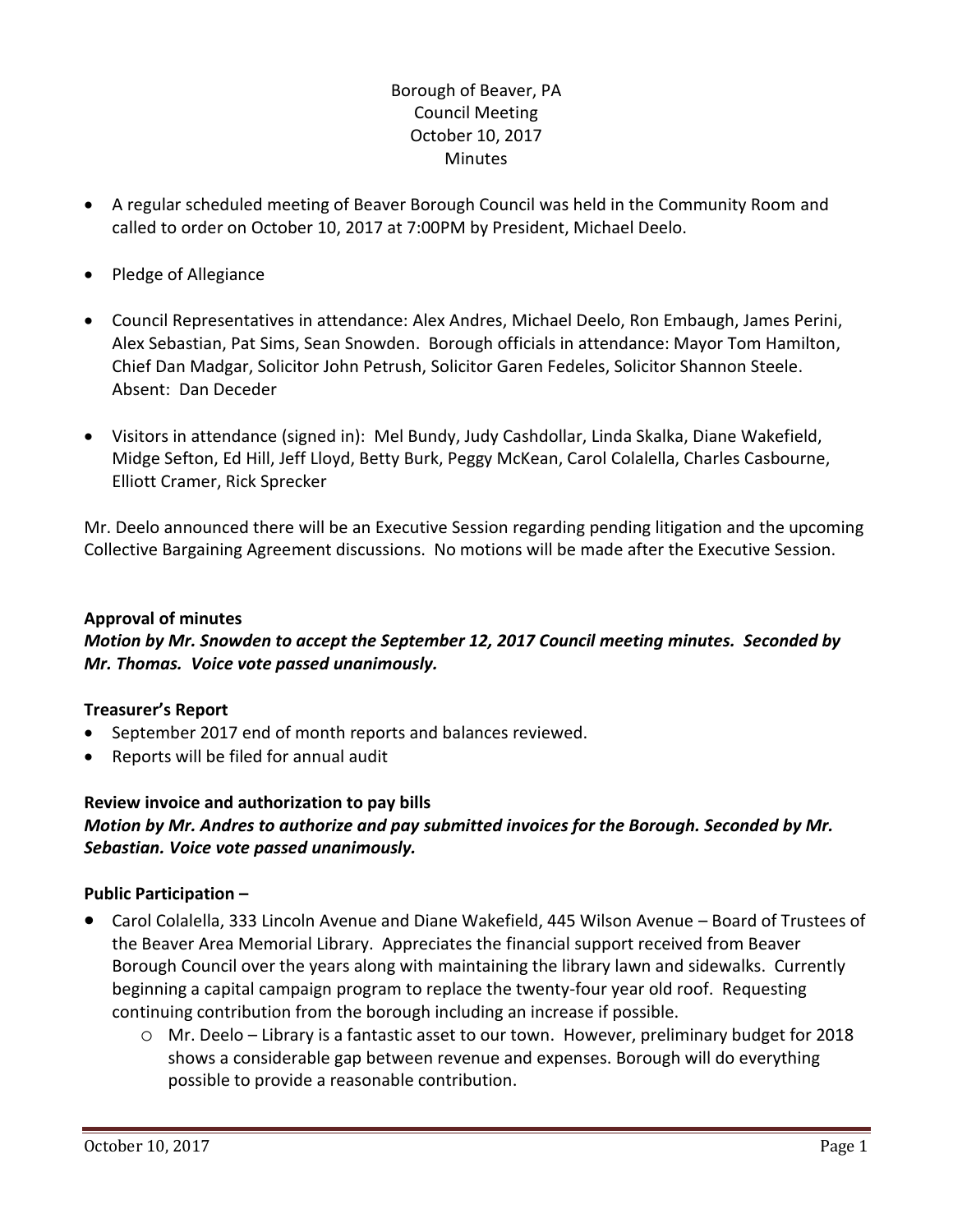- $\circ$  Mr. Madgar Will discuss with council if our work force could possibly assist with some of the updating of plumbing and woodwork that needs completed to help keep costs down.
- Linda Skalka, 335 East End Avenue Complaint of the Brunner's commercial size garbage truck driving over her curb and sidewalk.
	- o Mr. Madgar Spoke to Brunner's and was informed that size of truck is needed with the volume of garbage that needs to be picked up. He will contact Brunner's again to see if they can relocate the dumpster that needs to be emptied.
- Betty Burk, 888 4<sup>th</sup> Street –At the last Planning Commission meeting there were a lot of residents upset with the Quay Park renovation suggestions. This renovation will come at a high cost to the residents.
	- $\circ$  Mr. Deelo Next Planning Commission meeting will be held on Monday, October 16<sup>th</sup> at 7:00PM giving residents an opportunity to express their opinions. Council will await recommendations from the Planning Commission.

# **Reports – Commissions / Authorities**

**Council of Governments (COG) –** No report

**Business District Authority – Inactive** 

# **Civil Service Commission –** Reported by Midge Sefton

Did not have a Civil Service Commission meeting. Presented the Rules and Regulations to the Public Safety Committee at their scheduled meeting.

# **Zoning Hearing Board (ZHB) –** Reported by Mr. Martone

The Zoning Hearing Board will meet on October 24, 2017 at 7:00PM.

 $\circ$  Tri State Supply Company, Inc. requesting a variance regarding a building sign to be located at 1231 Third Street.

# **Planning Commission –** Reported by Bob Rice

September 18, 2017 draft minutes enclosed in council packet

# **Tree Commission –** Reported by Jeff Lloyd

- August 28, 2017 meeting minutes enclosed in council packet
- Thanked the Borough Manager for approving the Bartlett Tree Proposal for tree's in the Street Scape area
	- o Mr. Madgar requested the Tree Commission recommend two or three replacement trees for Third Street.

**Code Enforcement Officer Report –** Reported by Mr. Sprecker September 2017 report distributed to council

**Historic Architectural Review Board (HARB) –** No report

**Municipal Authority –** Reported by Mr. Sims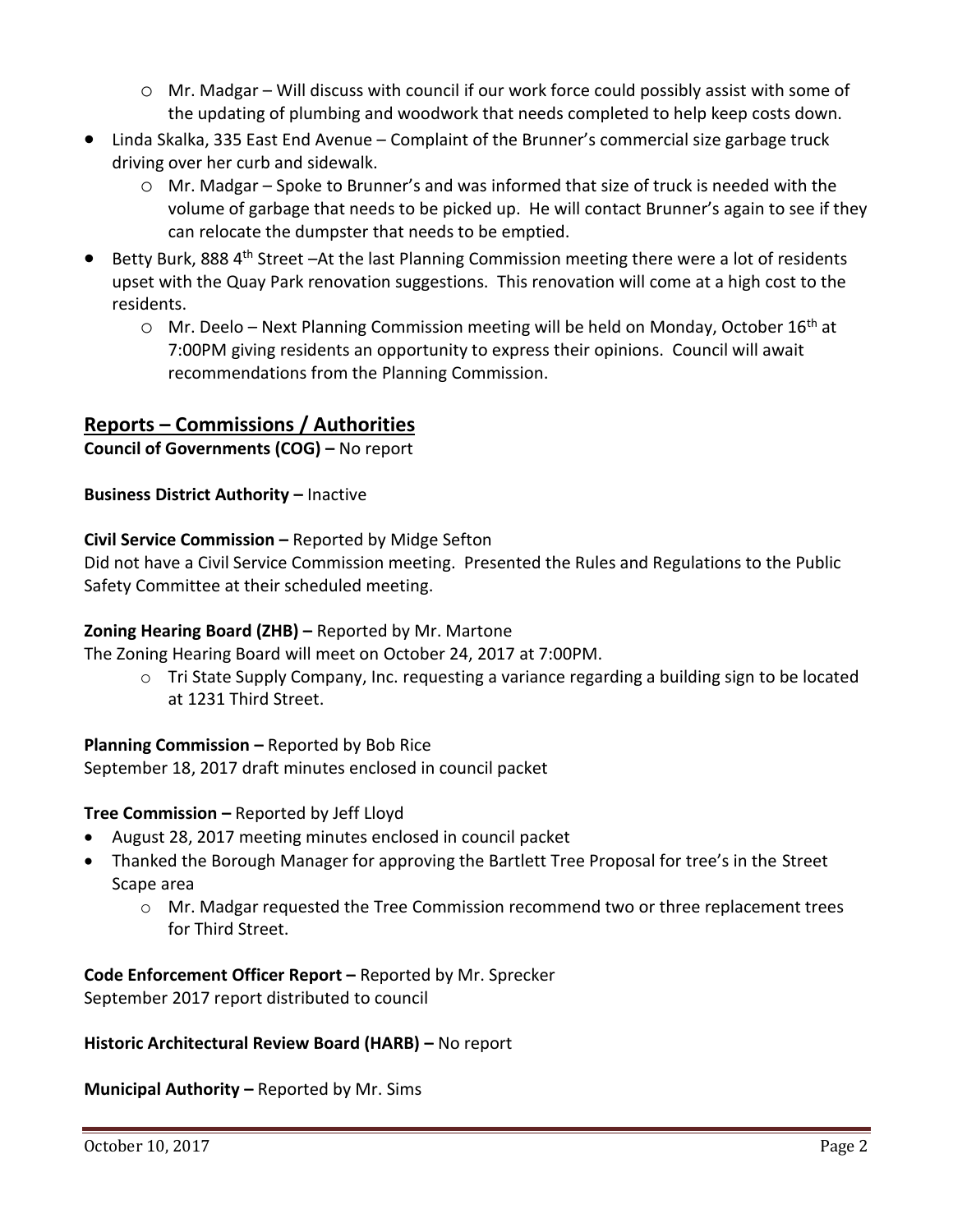- Municipal Authority and Coordinator of Operations September 20, 2017 minutes enclosed in council packet
	- o Mr. Madgar Impressed with the employees installing the UV system.

# **Council Committee Reports**

# **Public Safety –** Reported by Sean Snowden

- September 27, 2017 meeting minutes enclosed in council packet
- Civil Service Rules and Regulations First major overhaul since 1968. Thanked Midge Sefton, Mel Bundy, Jim Todd and Chuck Casbourn for their hard work and dedication to the project.
	- $\circ$  Mr. Deelo Copies of the Rules and Regulations will be made available at the office

### **Finance –** Reported by Jim Perini

- September 13, 2017 meeting minutes enclosed in council packet
- **Encourages all council members to attend the October 11<sup>th</sup> working budget meeting**
- $\bullet$  Mr. Deelo Special Council meeting will be held on October 25<sup>th</sup> requesting Solicitor Petrush to advertise the meeting.

#### **Highway –** Reported by Mr. Thomas

- Reviewed the September 18, 2017 meeting minutes enclosed in council packet
- Martone Engineering letter dated October 9, 2017 regarding "Paving cost estimate for the 2018 Gas Line Replacement Project" distributed to council
- Mr. Martone Columbia Gas will be hosting a public presentation regarding the 2018 Gas Line Replacement Project in mid-November. Once the date is confirmed it will be posted and advertised.
- Mayor Hamilton Complemented Mr. Thomas, Mr. Martone, Highway Department employees regarding the restoration work of replacing the bricks on Beaver Street.

# **General Government –** Reported by Mr. Andres

September 26, 2017 meeting minutes enclosed in council packet

#### **Code Enforcement –** Reported by Alex Sebastian

- September 13, 2017 meeting minutes enclosed in council packet
- Tabling major issues until after the election of council members

#### **Recreation –** Reported by Mr. Embaugh

Reviewed the October 3, 2017 meeting minutes enclosed in council packet

# **Reports**

**Manager's Report –** Reported by Chief Madgar Reviewed the September 2017 Managers report

#### **President's Report –**

Budget meetings: Review at the October 25<sup>th</sup> at 7:00PM; Preliminary vote at the November meeting and the final vote at the December meeting.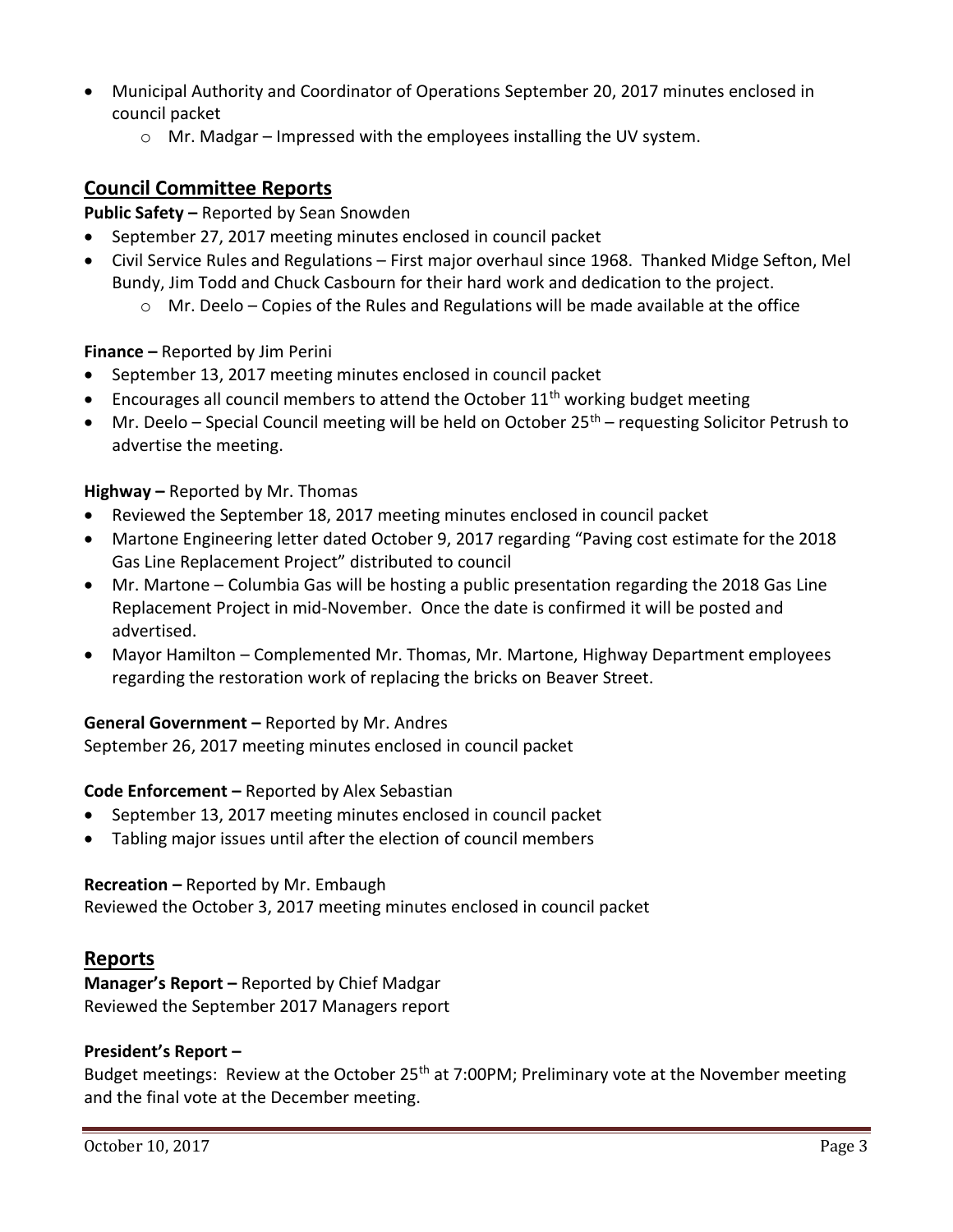#### **Mayor Hamilton –**

Veterans Day Parade will be held in Beaver on Saturday, November 11th

**Police Chief Madgar – No report** 

**Fire Department –** No report

**Emergency Management Coordinator – No report** 

# **Borough Engineer and Municipal Authority Engineer –** Reviewed the September 2017 monthly reports enclosed in council packet

**Solicitor Petrush –** No report

### **Old Business**

**Motion – Ordinance amending Chapter 2 of the Code of Ordinances (relating to Animals)** *Motion by Mr. Andres that Beaver Borough Council approve the attached Ordinance amending Chapter 2 of the Code of Ordinances (relating to Animals) adding a Part 2 (relating to Chickens). Seconded by Mr. Embaugh. Voice vote passed unanimously.*

#### **Motion – Civil Service Rules and Regulations**

*Motion by Mr. Snowden that Beaver Borough Council accept the new Civil Service Rules and Regulations as reviewed by the Beaver Borough Civil Service Commission and recommended by the Beaver Borough Public Safety Committee. Seconded by Mr. Sebastian. Voice vote passed unanimously.*

#### **New Business**

#### **Motion – Hire part-time employee**

*Motion by Mr. Sebastian that Beaver Borough Council hire Bryce Hodge as a part-time employee (10- 15 hours per week) to assist Code Enforcement and miscellaneous borough duties at a rate of \$10.00 per hour effective October 1, 2017. Seconded by Mr. Embaugh.* 

- Mr. Madgar Hiring an intern at a lower rate to help free up Mr. Sprecker to work on the Columbia Gas Line Replacement Project
- Mr. Thomas Feels as though Code Enforcement is getting too tough in some areas and are upsetting residents
- Mr. Deelo A lot of improvements have been made with code enforcement in the last 2 to 3 years at a minimal cost
- Mr. Martone Will gather an estimated Engineer's fees for Columbia Gas to see if they will pay for the overseeing of the project

*Voice vote passed 7-1. Mr. Thomas – No.*